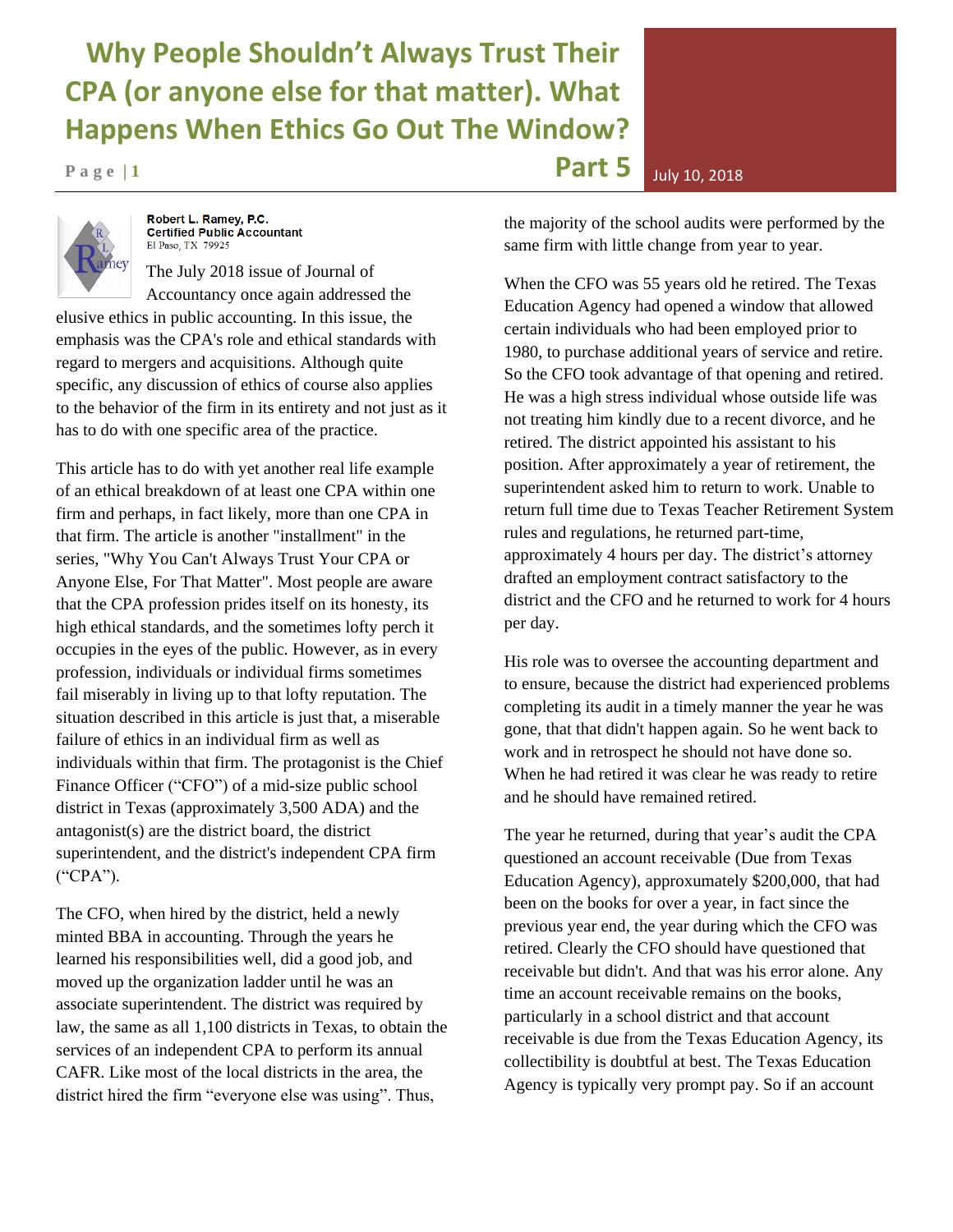## **Why People Shouldn't Always Trust Their CPA (or anyone else for that matter). What Happens When Ethics Go Out The Window?**

receivable (Due from Texas Education Agency) remains uncollected for a year or more there is a problem.

The CFO should have questioned it and he should have written off that receivable against the prior year as the error that it was. However that particular receivable was specifically audited during the prior year by the CPA. In fact, they spent considerable time on that account. They questioned the receivable, they looked at the evidence, they accepted the evidence, and then they wrote a report letter containing an unqualified opinion that stated that in their opinion, the financial statements were materially correct. Of extreme importance, what was unstated and unwritten was that, in their opinion, the account receivable account (Due from Texas Education Agency), was materially correct. Had that receivable been deemed uncollectible, or doubtful, during the previous year, the district would have reported a negative fund balance position and no one was ready to see that happen. So, the CPA firm audited that receivable along with all the rest of the district's significant accounts and presented an unqualified opinion.

But now, a year later, with the account remaining uncollected, now a year later with the CFO back in charge, the auditors questioned that account receivable with the vigor they should have used the year before. And they pressed and they pressed and they pressed the CFO for new evidence that the account receivable was collectible. The CFO didn't have any new evidence. There was no new evidence. He (the CFO) spoke to the people who had been involved in the accounting office the year before and they informed him that the auditors had beaten the account receivable to death the year before before they finally issued their unqualified opinion.

But this was a new year, there was a returning CFO, and it was different. So the auditors called the Texas Education Agency to confirm with them that the receivable was collectible and of course, the rest of the

story is, the account receivable was not collectible, had never been collectible. Clearly someone had to be blamed for this error. Certainly it could not be the fault of the superintendent (who was there the year the error occurred), it could not be the fault of the board (all of whom were there the year the error occurred), it couldn't possibly be the fault of the CPA who audited the financial statements the year the error occurred, and issued an unqualified opinion on those financial statements, and it could not be the fault of the attorney. Well then, who to blame? Someone had to be blamed. So the blame fell on the CFO who wasn't even working, at the district or anywhere else, the previous year, the year the error occurred.

The district's attorney, the superintendent, and the president of the board all threatened the CFO and told him that they were going to find a way to have the Texas Teacher Retirement System reduce his pension check until that \$200,000 receivable was paid, by him. So the CFO confided in several friends and professionals and was assured by all that there was no way the district could influence the Texas Teacher Retirement System to reduce his check to pay the amount of that account receivable and furthermore he was advised to retain the services of an attorney and depose the district's CPA and other CPAs in the firm, whether they had worked on either the previous year audit or the current year audit or merely reviewed workpapers and demand access to any workpaper related to the audit of the account receivable balance.

Now of course the CFO should have detected the error during the year. He failed in that responsibility. But he did not record the balance in error during the previous year. He didn't prepare any audit schedules the previous year. And he certainly didn't audit the financial records. Someone else had incorrectly recorded a \$200,000 account receivable. Someone else had prepared prior year audit schedules. And most important of all,

**P** a g e | 2 **Part 5 D**  $\frac{1}{2}$  **Part 5**  $\frac{1}{2}$  **Part 5**